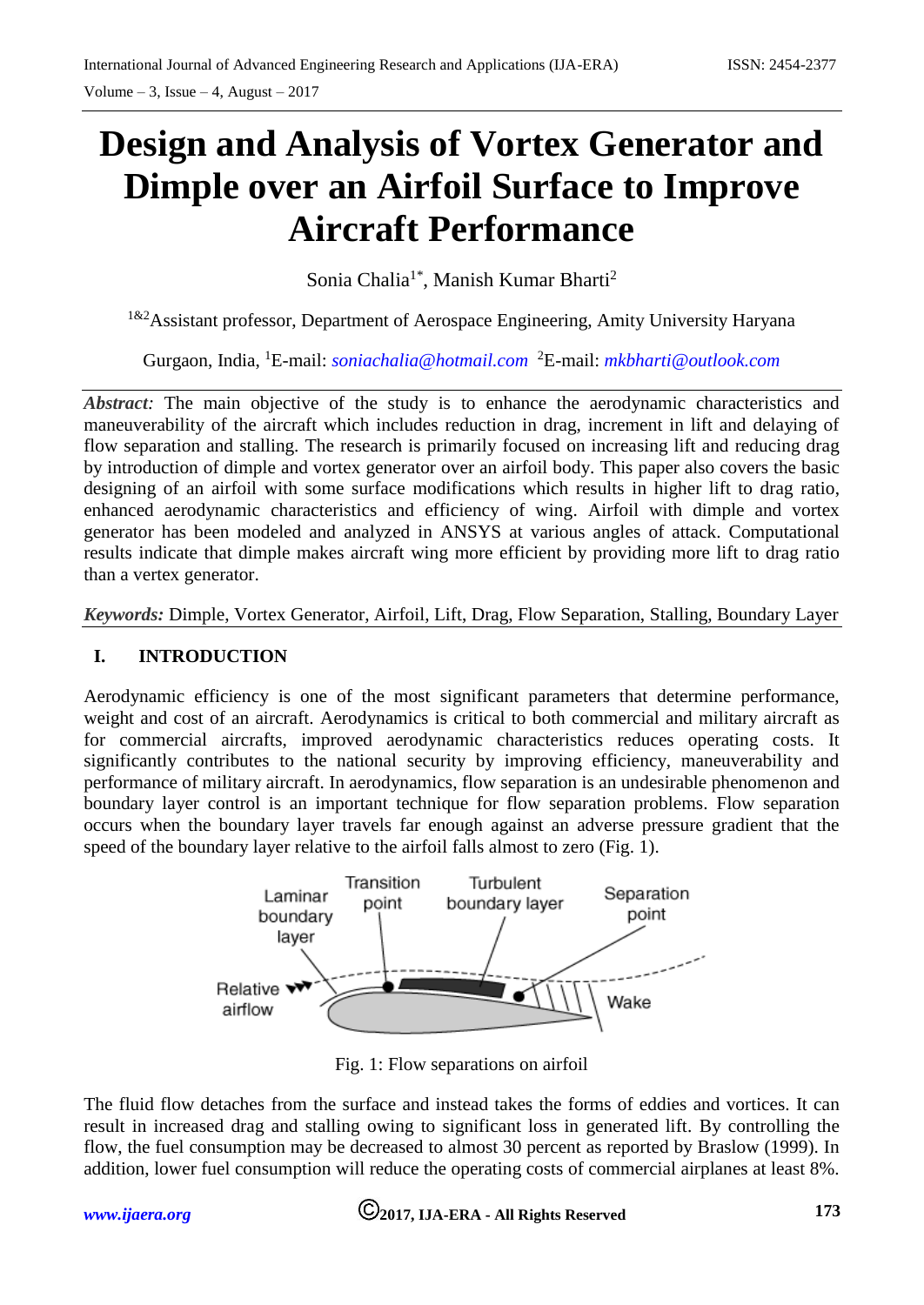Application of dimple on wing body is introduced which gives delay/advance transition, suppress/enhance turbulence or prevent/provoke separation, drag reduction, lift enhancement. It also increases the angle of stall by delaying the flow separation. Stalling is the strong phenomena during landing because at the time of landing aircraft high angle of attack leads to stalling of aircraft. This stall makes uncontrolled, leads to accident. To avoid this kind of situation we need to increase the stalling angle. Hence improved stalling characteristic is the best way to ease landing complexity. After passing the critical angle of attack, wing is unable to produce sufficient lift to balance weight, if this angle exceeds it leads to flow separation, thereby increase in drag, which reduces the L/D ratio. Modifying the aircraft wing structure by means of placing dimple will reduce the drag to considerable amount and helps to stabilize the aircraft during stall. For example, a golf ball with a dimpled surface can travel higher and further than a smooth surfaced golf ball when subjected to identical force. The dimples on golf balls induce turbulence at lower Reynolds number, providing extra momentum or energy to the boundary layer and causing delay in flow separation. This phenomenon causes smaller wake areas or swirling flow regions behind the ball, thus reducing the total drag. In deep, dimples delay the flow separation point by creating turbulent boundary layer by reenergizing potential energy in to kinetic energy.

Vortex Generator is most frequently used modifications to an aircraft surface to improve its maneuverability. It creates turbulence by creating vortices, which delays the boundary layer separation resulting in decrease of pressure drag and also increase in angle of stall. It helps to reduce the pressure drag at high angle of attack and also increases the overall lift of the aircraft. In this study we are designing two airfoils with surface modifications such as dimple and vortex generator with cylindrical profile and comparing them with simple airfoil. Aerodynamic analysis carried out using Computational Fluid Dynamics (CFD).

## **II. METHODOLOGY**

To carry out the study on the proposed idea, standard airfoil profiles have been selected on which the whole study was conducted. Simulations were carried out on the airfoil – NACA 2412(Fig. 2). The study assumes the use of incompressible and isothermal flow.





#### *A. Design Requirements*

Selection of an airfoil for a wing begins with the clear statement of the flight requirements. For instance, a subsonic flight design requirement is very much different from a supersonic flight design objectives. On the other hand, flight in the transonic region requires a special airfoil that meets Mach divergence requirements. The designer must also consider other requirements such as airworthiness, structural, manufacturability, and cost requirements. In general, the following are the criteria to select an airfoil for a wing with a collection of design requirements:

# *[www.ijaera.org](http://www.ijaera.org/)* **2017, IJA-ERA - All Rights Reserved 174**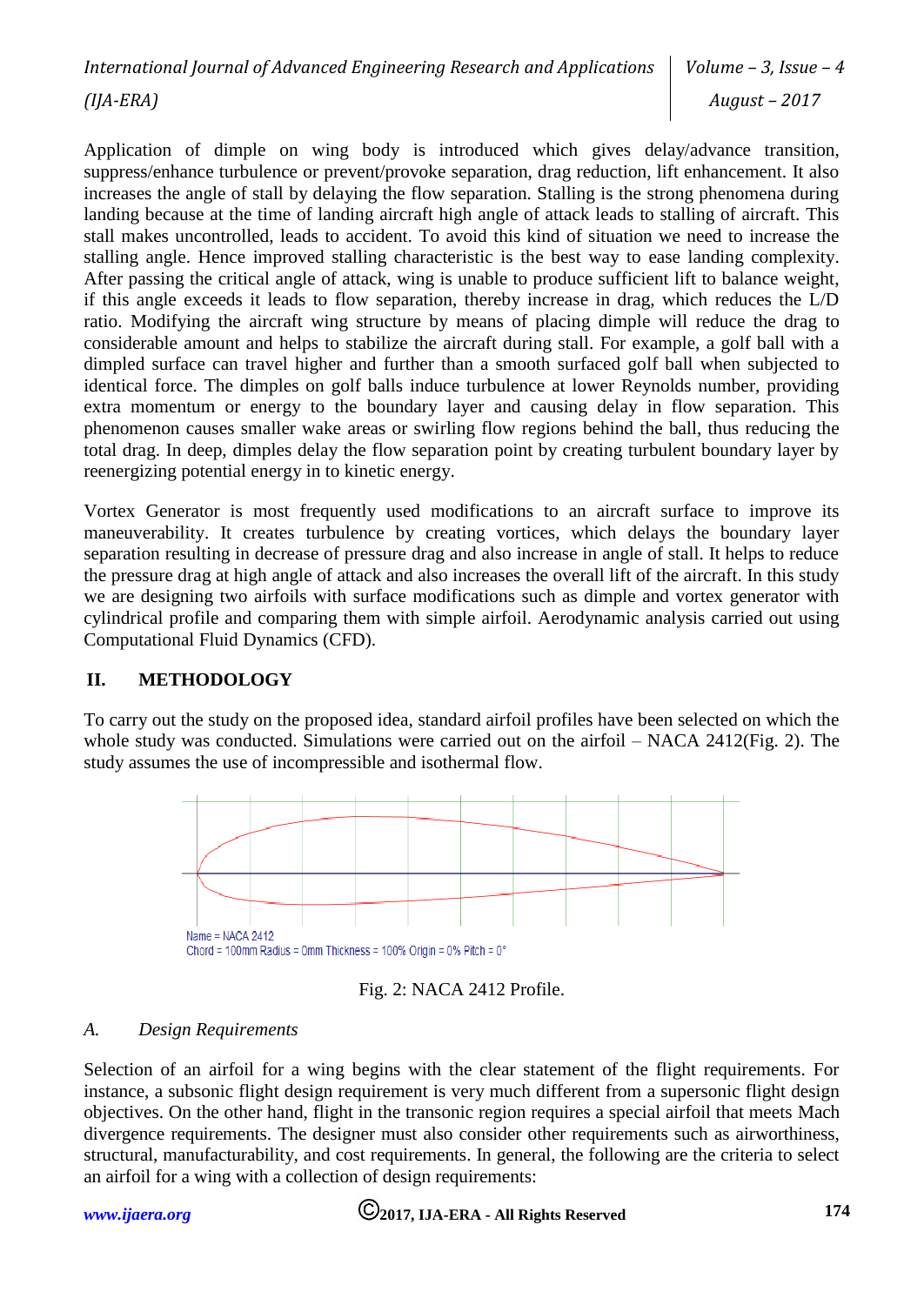- 1. The airfoil with the highest maximum lift coefficient.
- 2. The airfoil with the proper ideal or design lift coefficient.
- 3. The airfoil with the lowest minimum drag coefficient.
- 4. The airfoil with the highest lift-to-drag ratio.
- 5. The airfoil with the highest lift curve slope.
- 6. The airfoil with the lowest (closest to zero; negative or positive) pitching moment coefficient.
- 7. The proper stall quality in the stall region (the variation must be gentle, not sharp).

8. The airfoil must be structurally reinforceable. The airfoil should not that much thin that spars cannot be placed inside.

9. The airfoil must be such that the cross section is manufacturable.

10. Other design requirements must be considered. For instance, if the fuel tank has been designated to be places inside the wing inboard section, the airfoil must allow the sufficient space for this purpose

## *B. Airfoil geometry*

Airfoil geometry is often summarized by a few parameters such as: maximum thickness, maximum camber, position of max thickness, position of max camber, and nose radius. The airfoil shape (Fig. 3) is obtained by combining the camber line and the thickness distribution in the following manner.



Fig. 3 Airfoil profile with various parameters

Draw the cord line and lines perpendicular to it at various locations (Fig. 4a). Lay off the thickness distribution along the lines drawn perpendicular to the mean line (Fig. 4b). The center of the leading edge radius is located along the tangent to the mean line at the leading edge (Fig. 4c). Depending on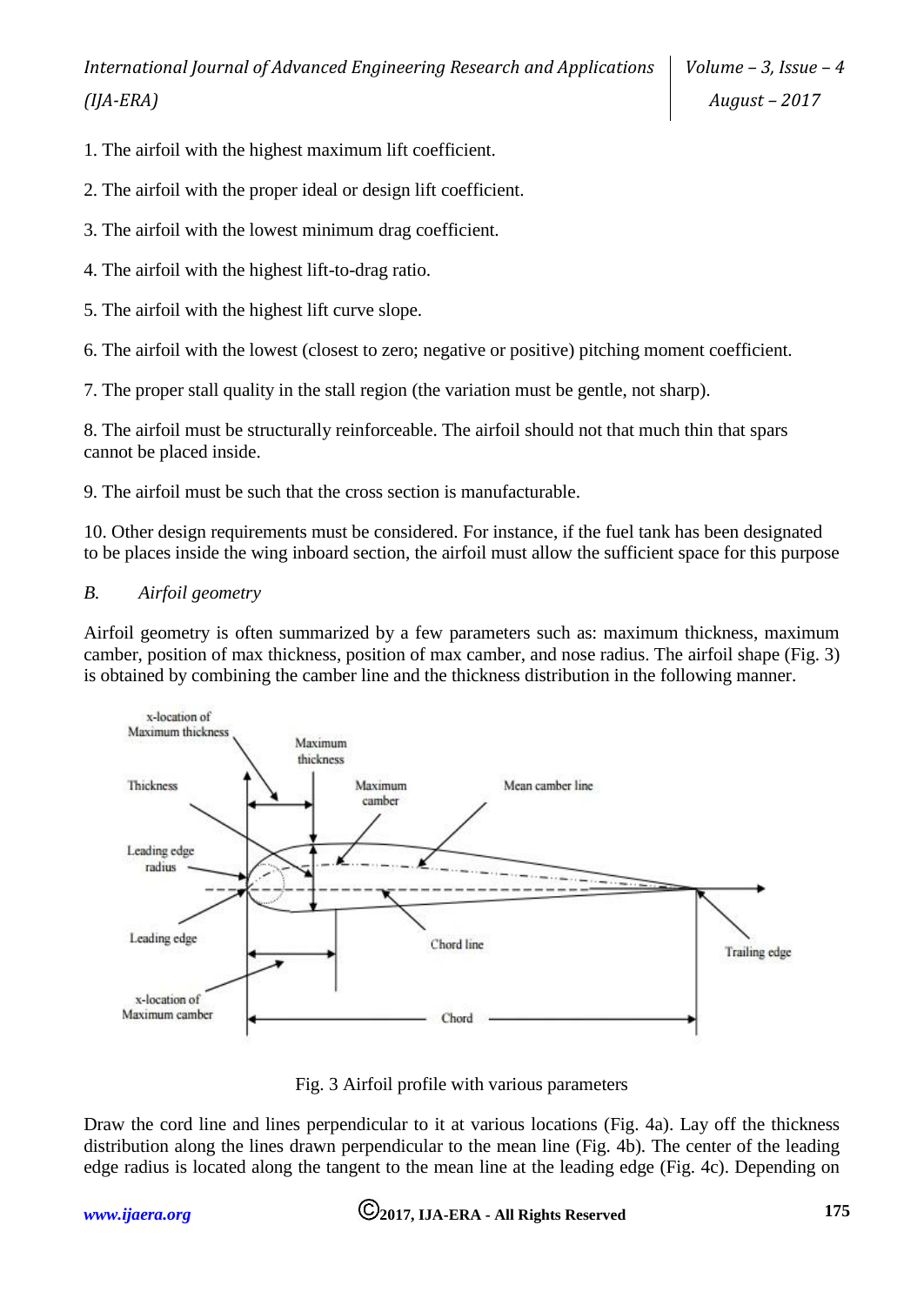the thickness distribution, the trailing edge angle may be zero or have a finite value. In some cases, thickness may be non-zero at the trailing edge (Fig. 4d).

### *C. NACA 4 digit airfoil Design*

The camber of a four-digit airfoil has made up of two parabolas. One parabola generates the camber geometry from the leading edge to the maximum camber, and another parabola produces the camber shape from the maximum camber to the trailing edge. This airfoil is controlled by 4 digits which designate the camber, position of the maximum camber and thickness. In NACA MPXX, M is the maximum camber divided by 100. P is the position of the maximum camber divided by 10. XX is the maximum thickness divided by 100. Following equations are used to calculate camber and gradient:



Fig. 4 Airfoil geometry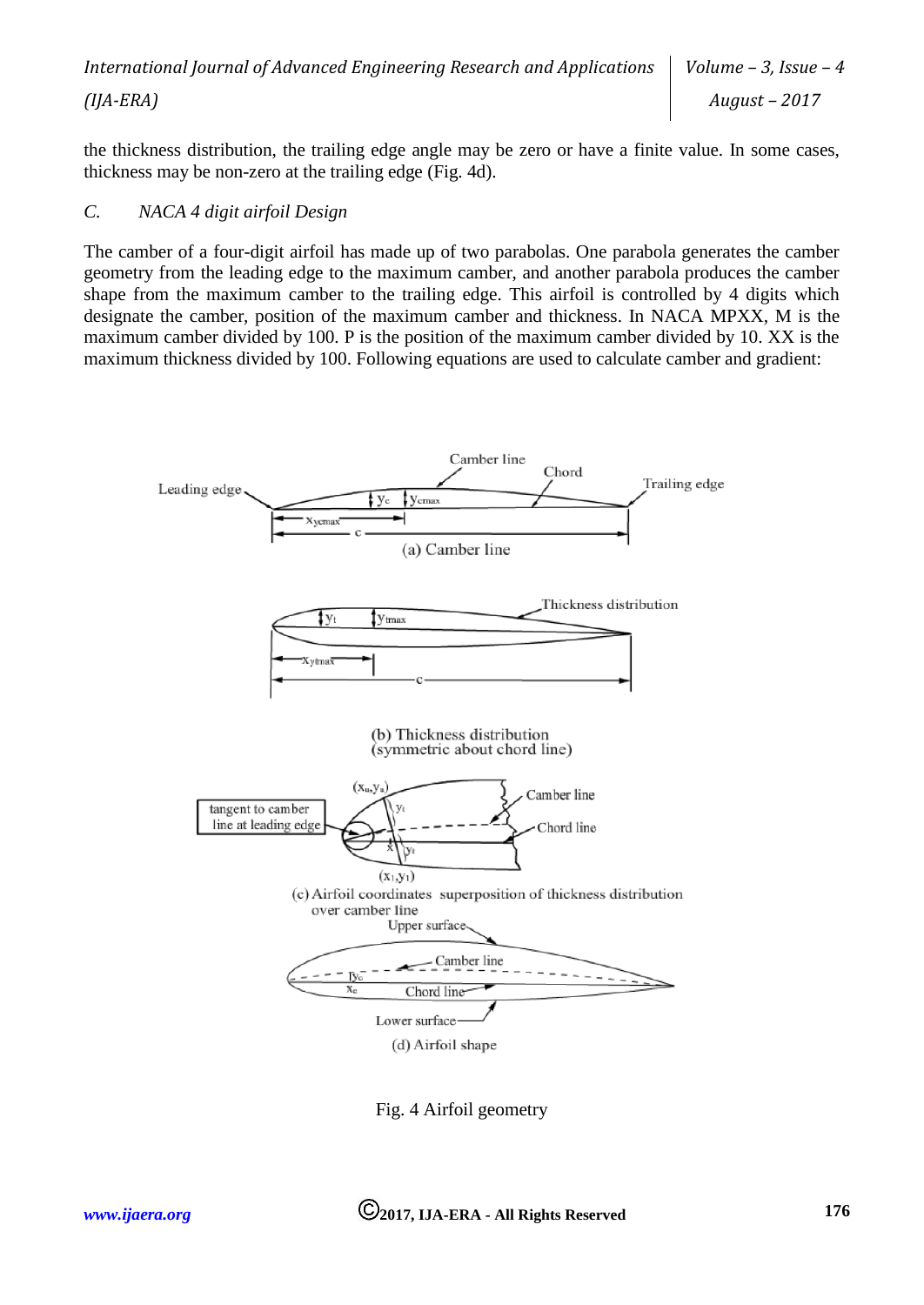Front ( $0 \le x < P$ ) Camber,  $Y_c = M (2Px-x^2)/P^2$ (1) Gradient,  $dy_c/dx = 2M (P-x)/P^2$ (2) Back ( $P \le x \le 1$ ) Camber,  $Y_c = M (1-2P+2Px-x^2)/(1-P)^2$ (3) Gradient,  $dy_c/dx = 2M (P-x)/(1-P)^2$ (4) The thickness distribution is based on successful RAE & Gottigen airfoils. It is given as:

$$
y_t = 5T (a_0 x^{0.5} + a_1 x + a_2 x^2 + a_3 x^3 + a_4 x^4)
$$
 (5)

Where:

 $a_0 = 0.2969$   $a_1 = -0.126$   $a_2 = -0.3516$   $a_3 = 0.2843$ 

 $a_4 = -0.1015$  or  $-0.1036$  for closed trailing edge.

The constants  $a_0$  to  $a_4$  are for a 20% thick airfoil. The expression T/0.2 adjusts the constants to the required thickness. At the trailing edge  $(x=1)$  there is a finite thickness of 0.0021 chord width for a 20% airfoil. If a closed trailing edge is required the value of  $a_4$  can be adjusted. The value of  $y_t$  is a half thickness and needs to be apply both sides of the camber line. Using the equations above, for a given value of x it is possible to calculate the camber line position  $Y_c$ , the gradient of the camber line and the thickness. The position of the upper and lower surface can then be calculated perpendicular to the camber line (Fig. 5)



Fig. 5 Thickness and Camber profile

# *[www.ijaera.org](http://www.ijaera.org/)* **2017, IJA-ERA - All Rights Reserved 177**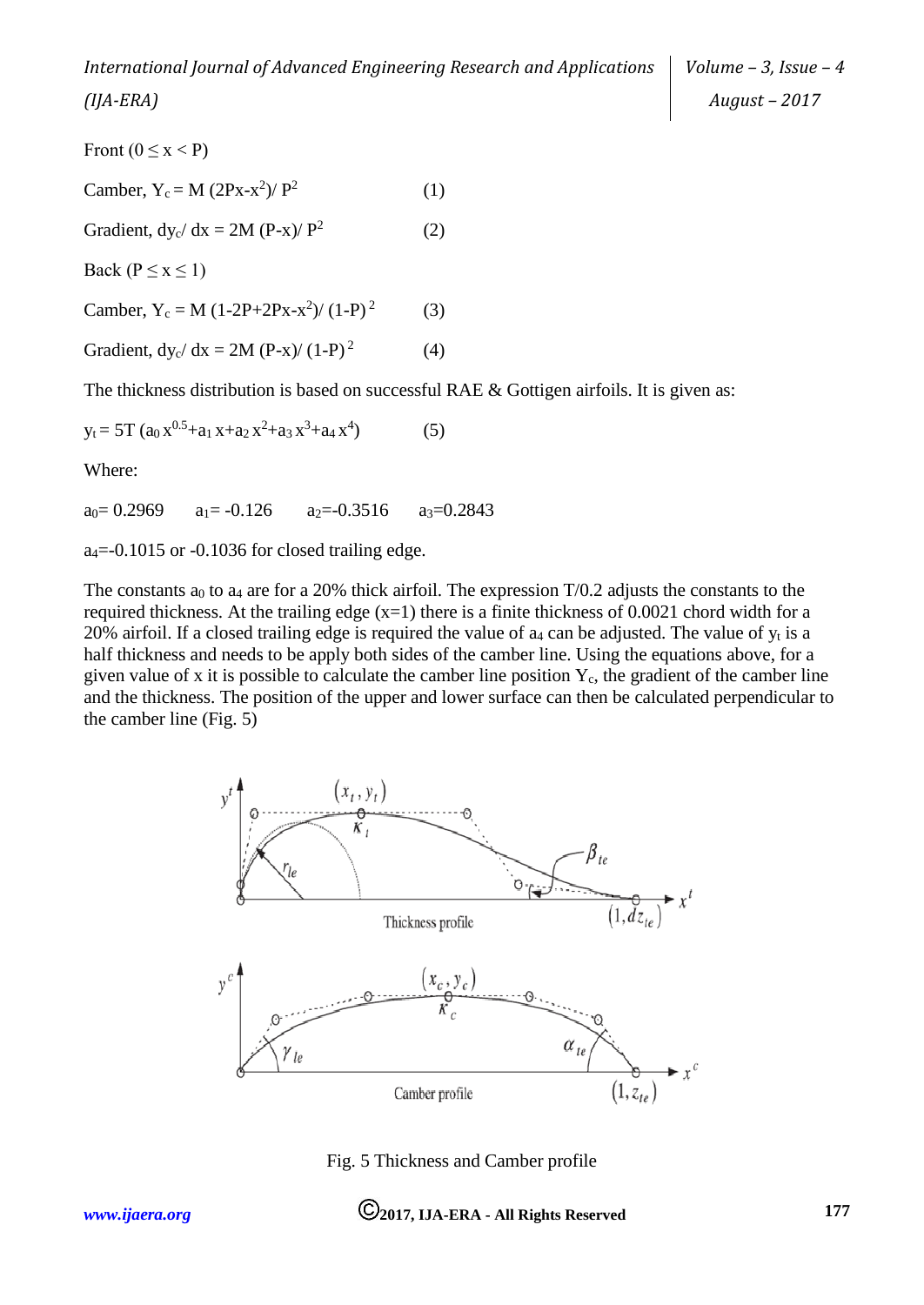Upper surface,

| $x_u = x_c - y_t \sin(\theta)$               | (6) |
|----------------------------------------------|-----|
| $y_u = y_c + y_t \cos(\theta)$               | (7) |
| Lower surface,                               |     |
| $x_1 = x_c + y_t \sin(\theta)$               | (8) |
| $y_1 = y_c - y_t \cos(\theta)$               | (9) |
| Here, $\theta$ = atan (dy <sub>c</sub> / dx) |     |
|                                              |     |

The most obvious way to plot the airfoil is to iterate through equally spaced values of x calculating the upper and lower surface coordinates. While this works, the points are more widely spaced around the leading edge where the curvature is greatest and flat sections can be seen on the plots. To group the points at the ends of the airfoil sections, cosine spacing is used with uniform increments of β.

 $X = 0.2$  (1-cos<sub>B</sub>) where:  $0 \leq \beta \leq \pi$ 

### *D. NACA 5 digit airfoil Design*

It was observed that maximum coefficient of lift of the airfoil could be increased by shifting forward the location of the maximum camber. This finding led to development of five-digit series airfoils. The new camber lines for the five-digit series airfoils are designated by three digits. The same thickness distribution was retained as that for NACA four-digit series airfoils. The camber of a five-digit airfoil section has made up of one parabola and one straight line. The parabola generates the camber geometry from the leading edge to the maximum camber, and then a straight line connects the end point the parabola to the trailing edge. In a five-digit NACA i.e., NACA LPQXX airfoil section the first digit represents the 2/3 of ideal lift coefficient in tenths. It is an approximate representation of maximum camber in percent chord. The second digit indicates the position of maximum camber in two hundredths of chord length. The last two digits represent the maximum thickness-to-chord ratio. A zero in the first digit means that this airfoil is a symmetrical airfoil section. The camber line shape is given as:

$$
y_c = (1/6) k_1 [x^3 - 3mx^2 + m^2 (3-m) x], 0 < x \le m
$$
 (1.10)

$$
y_c = (1/6) k_1 m^3 [1-x], m < x < 1
$$
 (1.11)

The value of 'm' decides the location of the maximum camber.

## *E. Shape, size and location of modification over an airfoil*

Two types of shapes, a dimple and a vortex generator with cylindrical profile (Fig. 6 and Fig. 7 respectively) are considered to investigate the behavior of flow over airfoil body.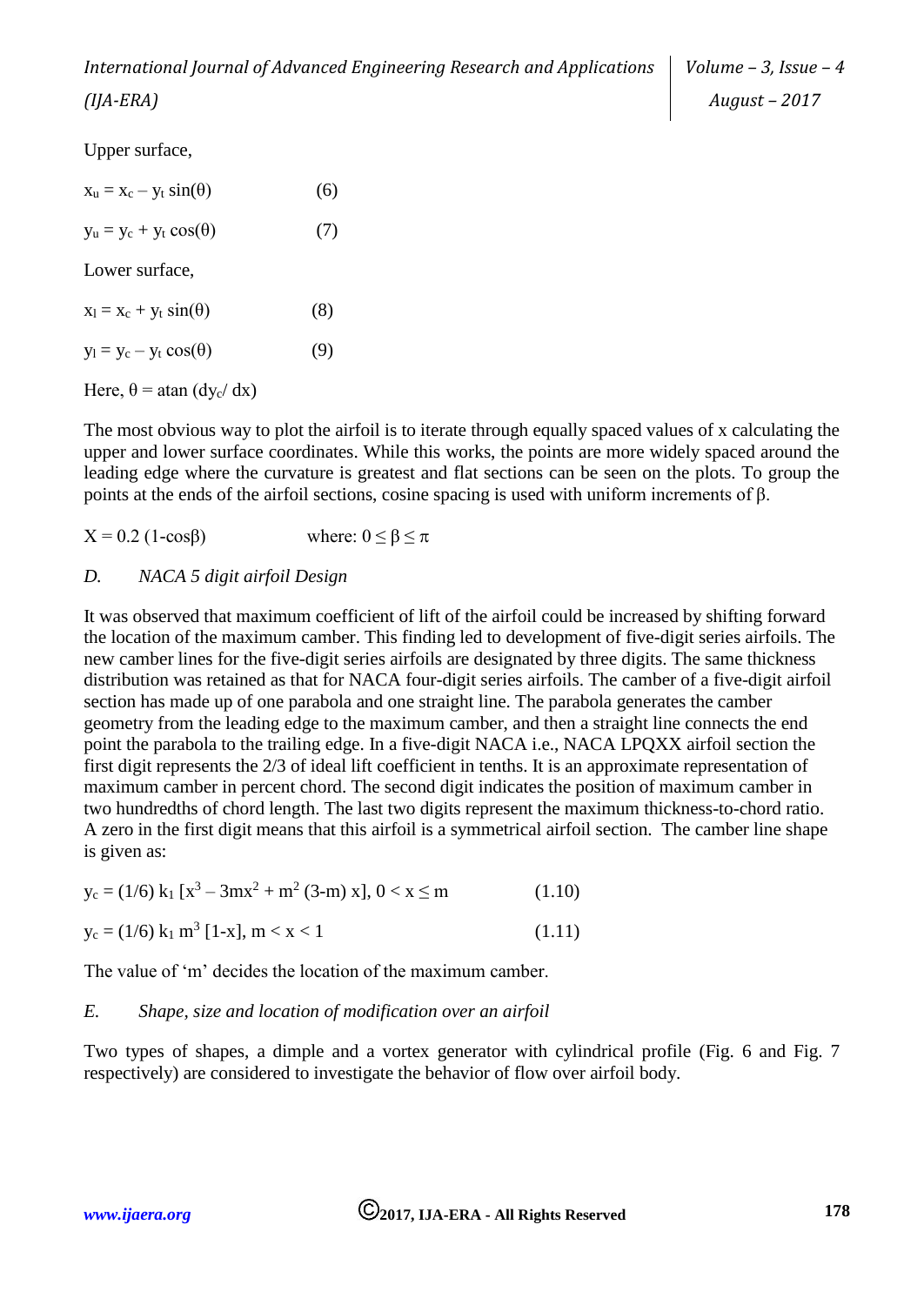*Volume – 3, Issue – 4 August – 2017*



Fig. 6 Profile view of dimple over an airfoil



Fig. 7 Profile view of vortex generator over an airfoil

### Table 1. Specifications of dimple

| Dimple                   | ÷<br>$\overline{\phantom{a}}$ | ີ     | $\sim$ | -           |  |
|--------------------------|-------------------------------|-------|--------|-------------|--|
| $\overline{\phantom{a}}$ | $\overline{a}$<br>0.75c       | 0.05c |        | 110<br>U/1U |  |

Table 2. Specifications of vortex generator

| <b>Vortex Generator</b> | <b>. .</b><br>$\overline{ }$ |        |       | TZ.    |
|-------------------------|------------------------------|--------|-------|--------|
|                         | 0.6с                         | 0.077c | 0.02c | 0.005c |

Adding an ununiformed shape on a streamlined body helps to delay the flow separation and reduce the size of the wake but it might also increase the friction drag as a trade-off. Hence, it is necessary to optimize the position and dimensions of the dimple relative to the size of the whole body. Table 1 represents size and location of a dimple on airfoil and table 2 represents X, Y and R arrangements of a cylindrical body placed over an airfoil, where (y) is the gap between the vortex generator and the airfoil.

# **III. RESULTS**

Lift, drag and lift to drag ratio are investigated by adding the two different shapes in the flow over an airfoil body at various angle of attacks such as  $0^\circ$ ,  $5^\circ$ ,  $10^\circ$  and  $15^\circ$ . Table 3 and 4 represents differences in lift, drag and their ratios between a conventional airfoil which is without any modification and with airfoil modified with addition of a dimple and Vortex generator respectively. Clearly modified airfoil shows better results as compare to conventional airfoil. It is showing that  $C/C_d$  with dimple is 13, 4.6, 4.8 and 1.8 times more than and  $C/C_d$  with Vortex generator is 11.3, 3 and 3.51 more than of simple airfoil at  $0^\circ$ ,  $5^\circ$ ,  $10^\circ$  and  $15^\circ$  angle of attack respectively.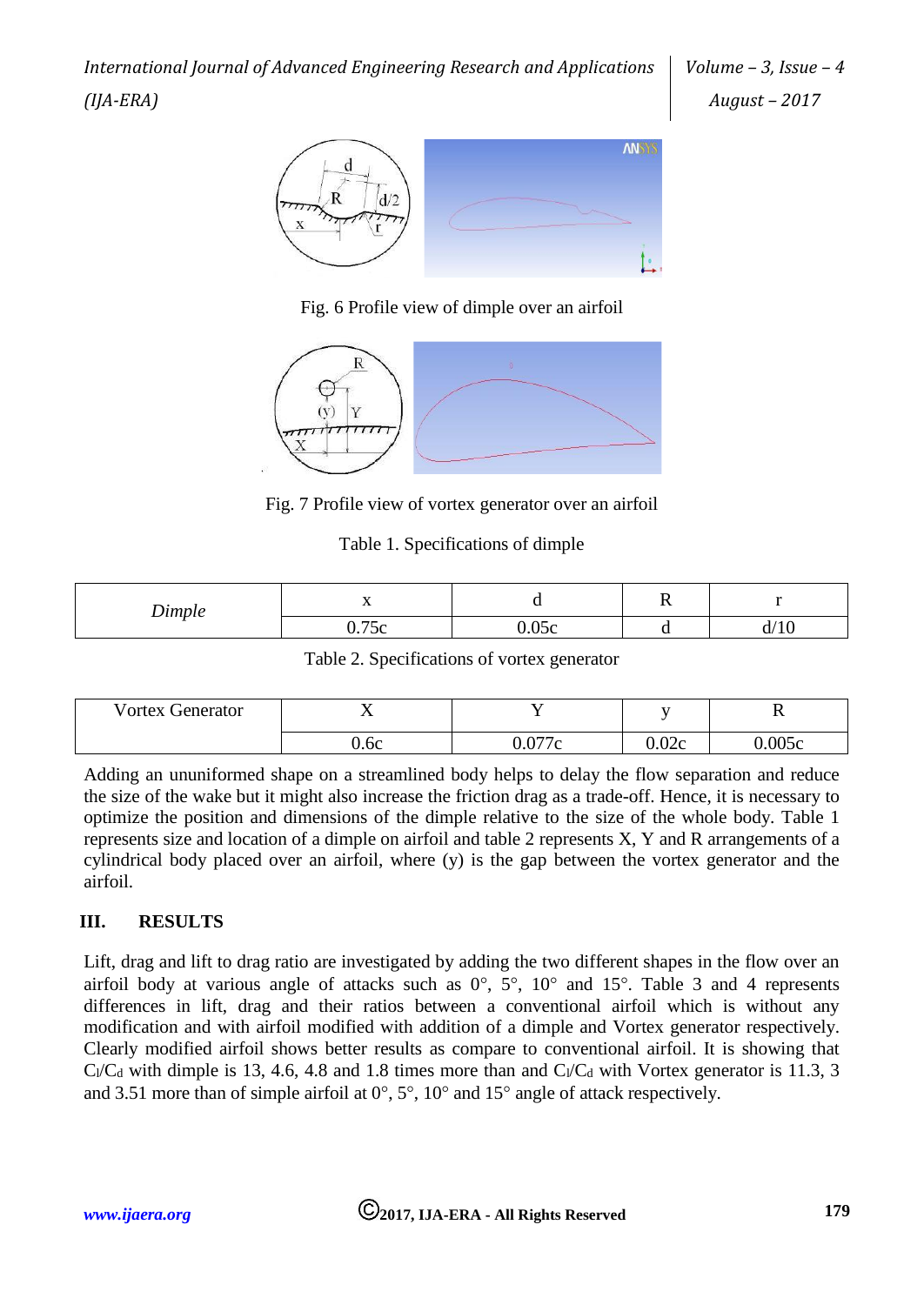| Table 3. Lift, drag and lift to drag ratio of simple airfoil and airfoil with dimple at various angle of |          |  |
|----------------------------------------------------------------------------------------------------------|----------|--|
|                                                                                                          | attacks. |  |

| Angle of attacks | Simple airfoil |                |           | Modified airfoil |            |           |
|------------------|----------------|----------------|-----------|------------------|------------|-----------|
|                  |                | $\mathrm{C_d}$ | $C_1/C_d$ |                  |            | $C_1/C_d$ |
| 0°               | 6.93E-05       | 5.91E-05       | 1.17      | 3.80E-03         | 2.30E-04   | 16.51     |
| 50               | 4.42E-04       | 8.30E-04       | 5.33      | 8.8E-3           | 2.95E-04   | 29.87     |
| $10^{\circ}$     | 6.78E-04       | 1.36E-04       | 4.98      | 1.28E-02         | $4.42E-04$ | 28.89     |
| $15^{\circ}$     | 7.84E-04       | $2.24E-04$     | 3.5       | 1.23E-02         | 1.28E-03   | 9.658     |

Table 4. Lift, drag and lift to drag ratio of simple airfoil and airfoil with Vortex generator at various angle of attack.

| Angle of attacks | Simple airfoil |          |           | Modified airfoil |                         |           |
|------------------|----------------|----------|-----------|------------------|-------------------------|-----------|
|                  |                | ◡₫       | $C_1/C_d$ |                  | $\mathrm{C}_\mathrm{d}$ | $C_1/C_d$ |
| O°               | 6.93E-05       | 5.91E-05 | 1.17      | 3.9E-03          | $2.7E-04$               | 14.44     |
| 50               | 4.42E-04       | 8.30E-04 | 5.33      | 7.5E-03          | $3.5E-04$               | 21.43     |
| $10^{\circ}$     | 6.78E-04       | .36E-04  | 4.98      | $E$ -02          | 4.9E-04                 | 22.45     |

# **IV. CONCLUSION**

Modification of aircraft surface with vortex generator clearly gives more lift but it also increases the drag as induced vortices. It delays flow separation and stalling but also increase fuel consumption. On the other hand dimple gives more lift coefficient and less drag coefficient than vortex generator and results shows clearly that  $C/C_d$  is much more in case of dimple. Hence, Overall performance of an aircraft will increase if the airfoil surface is modified by dimple than vortex generator.

**Conflict of interest:** The authors declare that they have no conflict of interest.

**Ethical statement:** The authors declare that they have followed ethical responsibilities

## **REFERENCE**

- [1] Bogdanovic-Jovanovic, B. Jasmina Zivojin M. Stamenkovic and Milos M. Kocic, 2012 "Experimental and Numerical Investigation of flow around a sphere with dimples for various flow regimes," Thermal Science, Vol.16, No.4, pp.1013-102.
- [2] Channu Raju and P.R. Viswananth, 2001 "Base Drag Reduction Caused by Riblets on a GAW aerofoil", Journal of Aircraft Vol.No.6: Engineering Notes. .
- [3] Deepenshu Srivastav, (2012), "Flow Control Over Aerofoils Using Different Shaped Dimples", International Conference on Fluid Dynamics and Thermodynamics Technologies (FDTT) IPCSIT Vol.33 IACSIT Press, Singapore.
- [4] Livya E, Anitha G, Valli P, Aerodynamic Analysis of Dimple Effect on Aircraft Wing,World Academy of Science, Engineering and Technology, International Journal of Mechanical, Aerospace, Industrial, Mechatronics and Manufacturing Engineering, Vol.9, No.2,2015.
- [5] Saarang S. Mahamuni, A Review on study of Aerodynamic Characteristics of Dimple Effect on Wing, International Journal of Aerospace and Mechanical Engineering, Vol.2, No.4, July 2015.
- [6] Mohanasaravanan P S,Flow analysis around the dimple wing on aircraft,International Journal of Engineering Research Online, A peer Reviewed International Journal, Vol.3, No.2,2015